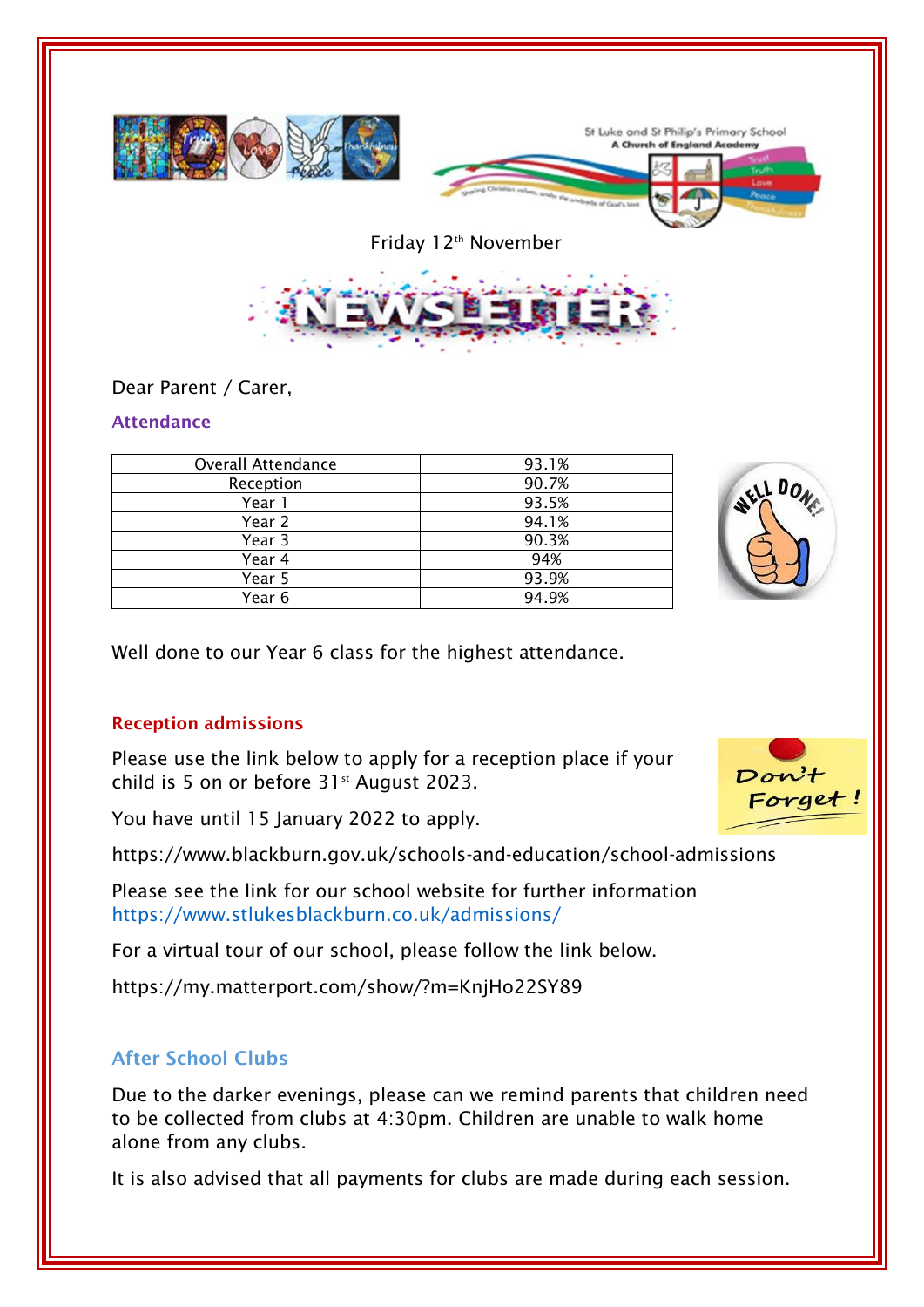#### **Dick Whittington Pantomime**

We would like to remind you about our visit to the pantomime at the Blackburn Empire Theatre on Thursday 9<sup>th</sup> December at 1pm.

Children will be back to school for collection at the usual time.

The cost of this trip will be £7.80 and can be paid via ParentPay.

### **Winmarleigh**

Our Year 5 and 6 trip to Winmarleigh is from the 2<sup>nd</sup> March 2022.

Please could parents / carers ensure all payments are up to date.

Complete payment for the trip needs to be paid by the  $28<sup>th</sup>$ January 2022 to ensure you don't lose your place.

Please ensure the electronic consent form has been signed via ParentPay.

#### **New to you**

Our New to you stall will be open from 3:30-4:30pm on Thursdays rather than Fridays. If you need help with your child's school uniform, please visit us to choose school uniform items for a small donation**.** 

## **St Luke's Church**

St Luke's Church are holding their Family Carol Service at St Wilfrids Academy at 11am, 12th December.

Expect family friendly Christmas carols, an alternative retelling of the Christmas story (including grown up Jesus!) and lots of delicious treats for parents and children to enjoy! Come dressed up as a Christmassy character and join the St. Lukes Blackburn church team in costume!







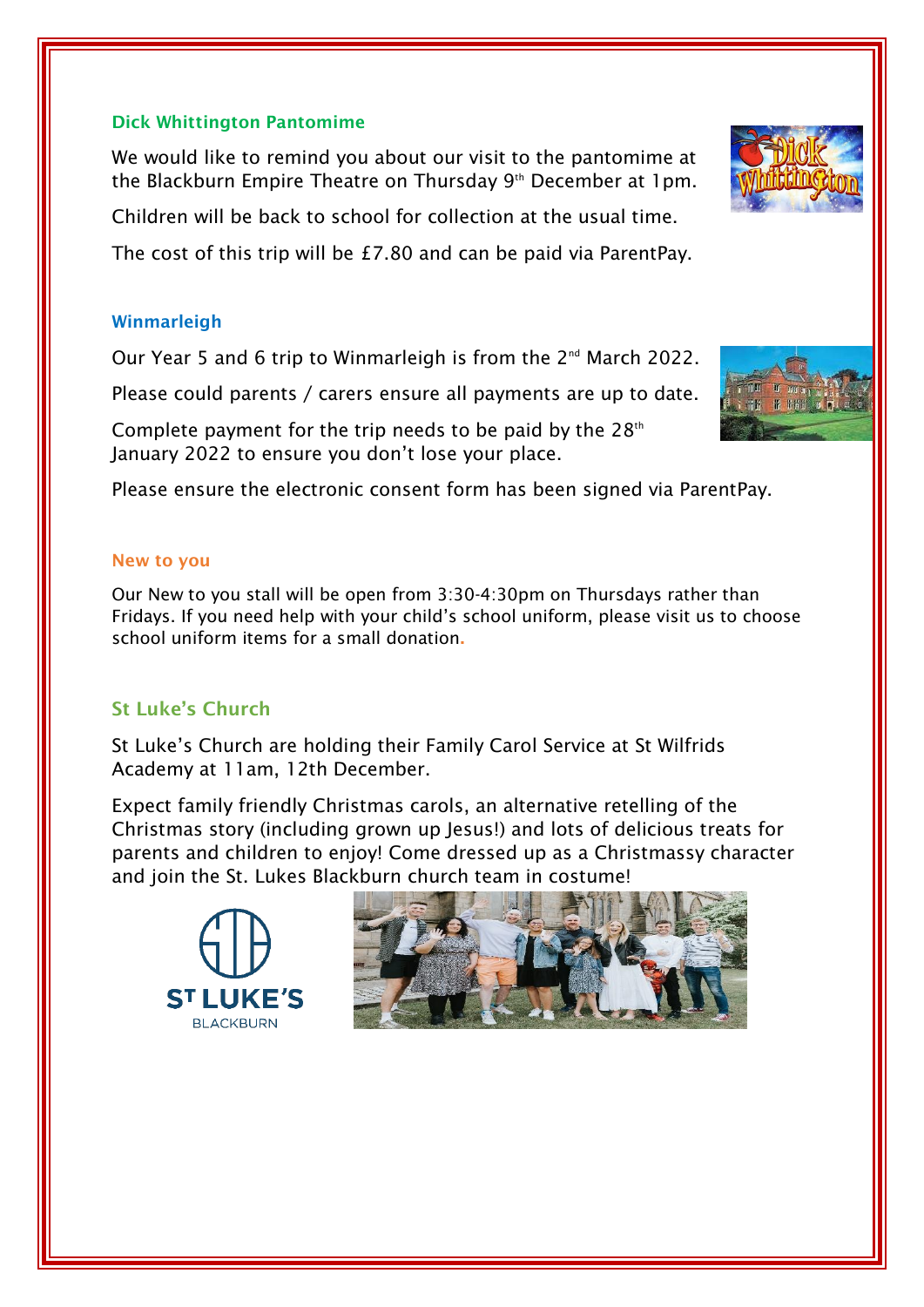#### **Pupil Voice**

We have a message from our Headboy and Headgirl:

Children in Need We will be supporting Children in Need this year on Friday 19th November. We thought it irronded be a great idea for children to dress up as their favourite super hero for the day. also be selling Children is Need  $t$ items in school unouted like to say a big thank you rose who have dopated notey tourands emembrance day. y and Taxhad.

#### **Our new school menus**

We have updated our lunch menus since half term to help provide more variety to the children's daily meals. Please visit the link below to view our 3 weekly lunch menus.

https://www.stlukesblackburn.co.uk/school-meals

#### **Dates for the diary**

Children in Need – Friday 19th November (Dress as your favourite Superhero) Dress Down Friday - Friday 26<sup>th</sup> November (Donations of chocolate please for Christmas Fair) Christmas Fair and Christmas Jumper day – Friday 3rd December (Fair from 3pm) Choir singing at Blackburn Cathedral - Monday 6<sup>th</sup> December - 6.30pm Christmas Disco – Wednesday 8th December 3:45-4:45pm EYFS/KS1 5:00 – 6.00pm KS2 Christmas Pantomime - Thursday 9<sup>th</sup> December at 1pm EYFS/KS1 Nativity - Friday 10<sup>th</sup> December -9:30am (School Hall) Christmas Dinner – Wednesday 15th December Carol Concert / Christingle Service – Friday 17th December – 9:30am (School Hall) School closes for Christmas holidays - Friday 17<sup>th</sup> December at 2pm. School Reopens- Tuesday 4<sup>th</sup> January 2022.